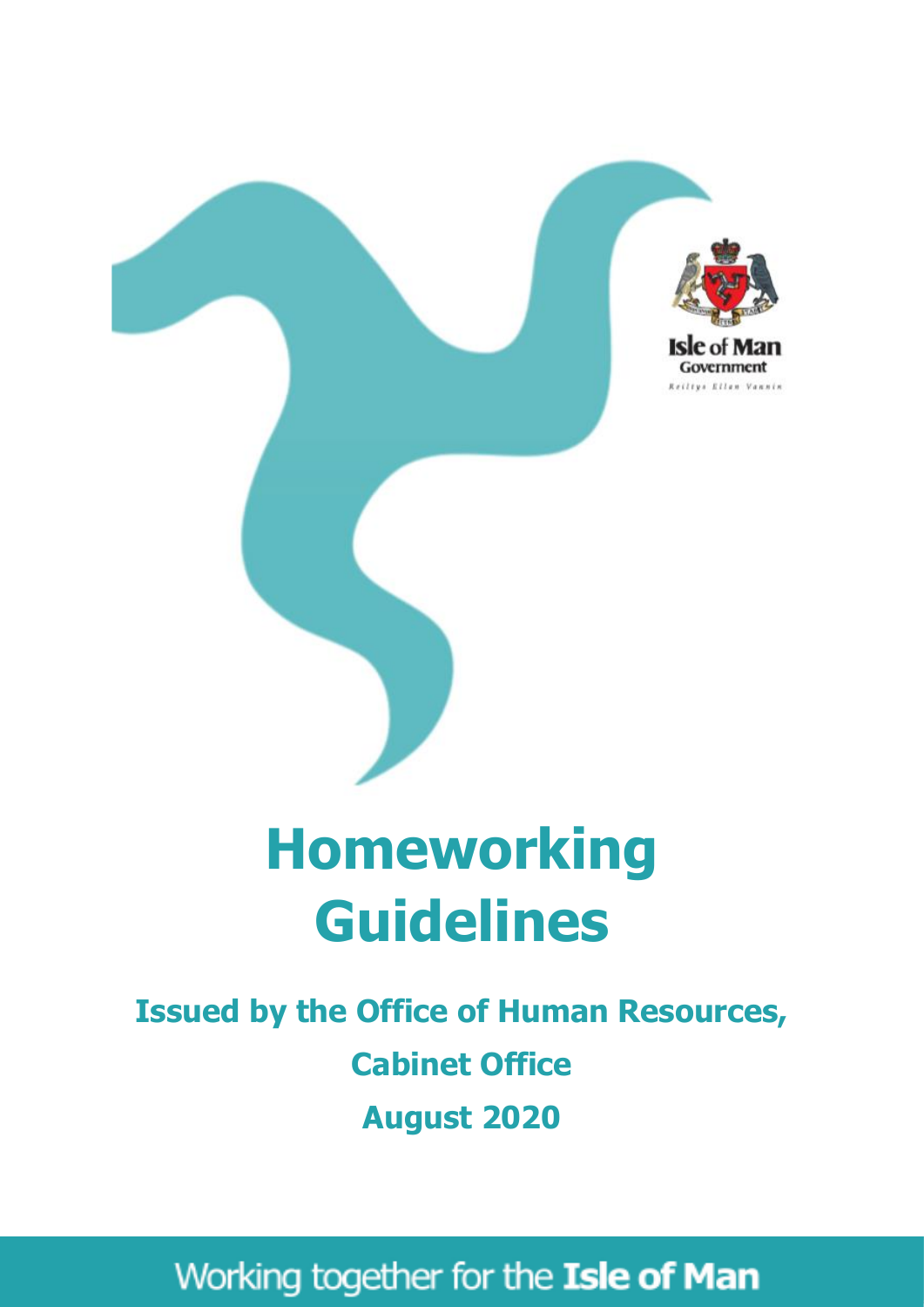### **Isle of Man Public Service Homeworking Guidelines**

#### **1. Introduction**

1.1 The Isle of Man Government is committed to promoting and practising equal opportunities in employment and, where practical, supports employees to work flexibly which includes homeworking. This may be on a regular or ad-hoc basis as part of a flexible and agile approach to undertaking a role.

#### **2. Aims**

- 2.1 The aims of these quidelines are to
	- a) set out the principles to support managers to determine if a request from an employee for homeworking can be supported should the employee's role and their homeworking environment be suitable, and
	- b) enable managers to consider and implement homeworking to improve service delivery, reduce costs and contribute to Government's response to climate change
- 2.2 Greater use of homeworking will enable a range of benefits to both employers and employees, including:
	- increased employee satisfaction
	- improved employee wellbeing
	- better staff retention
	- recruitment opportunities
	- potential cost savings on work space and facilities
	- tailoring working hours to better support the needs of the public service, its employees and customers
	- reducing carbon emissions with reduced commuting.
- 2.3 These guidelines are targeted primarily at those employees who have been working from home during the Coronavirus pandemic, but is also applicable to other employees, if homeworking can be accommodated, and where necessary on a phased implementation basis.
- 2.4 The purpose of these guidelines is to provide a framework within which employees and managers can agree arrangements for homeworking. These guidelines are not intended to be prescriptive; however there are certain fundamental principles which must apply and which should be understood by employees and managers.
- 2.5 Any homeworking arrangements must be agreed and be mutually beneficial to the employee, role, team and Department, Board or Office.

# Working together for the Isle of Man

1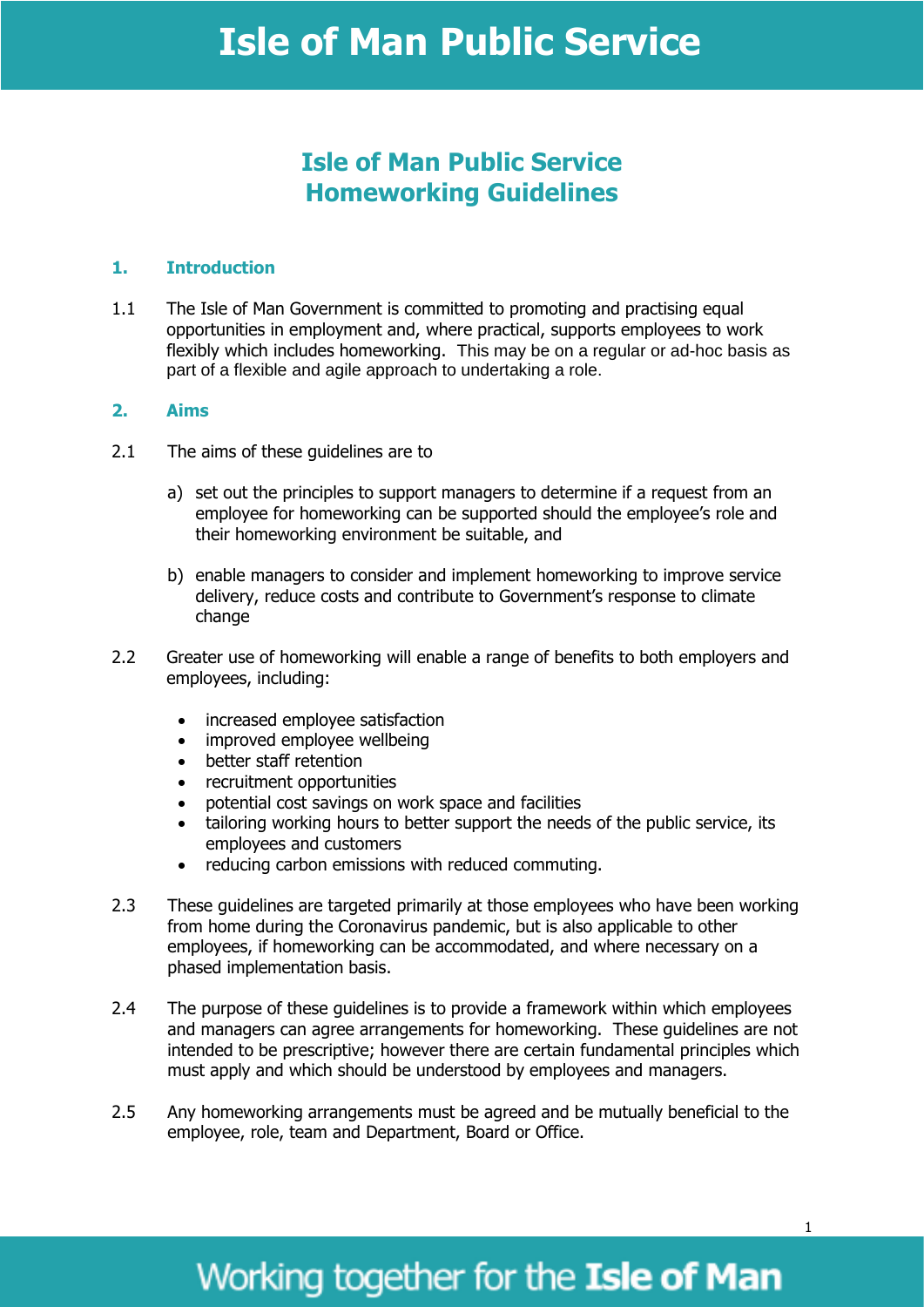#### **3. Homeworking**

There are various types of homeworking which can be considered and these include:

**Ad-hoc homeworking –** This applies to employees who work from home on an occasional ad-hoc basis where there is no agreed pattern of homeworking. Their normal place of work would continue to be their usual work base as set out in their statement of written particulars.

**Regular homeworking –** This applies to employees who have a regular pattern of homeworking where there is a written agreement in place. A written agreement may be made by email.

Some examples of this are:

- A full time employee who wishes to work from home 2 days per week and their normal place of work the rest of the week.
- An employee who will spend the majority of their hours working from home or visiting sites from their home base, and office based activity is limited to meetings, performance conversations and other activities more suited to the workplace.

#### **4. Principles**

- 4.1. Options for homeworking may be considered in relation to any job role that may be carried out equally on site or from another location. It is, however evident that some roles do not lend themselves to any form of homeworking as they can only be carried out on site.
- 4.2. Working from home, by its very nature, is often individual to the role and the employee concerned. There is no automatic right for employees to undertake homeworking as there may be circumstances where a request cannot be accommodated, even if a role is suitable for homeworking.
- 4.3. Homeworking can be undertaken at any location, including away from the Island on a short term basis, so long as all required work activities and availability can be undertaken effectively and specific arrangements are agreed with line managers in advance.
- 4.4. Proposals for homeworking should not be refused without being given reasonable consideration and a sound reason as to why the proposal cannot be accommodated must be discussed with employees and confirmed in writing.
- 4.5. A trial period for up to 3 months of the proposed homeworking arrangements may be undertaken to assess whether or not the arrangements will be beneficial for the employee, manager and service.
- 4.6. When employees are homeworking they must act in a professional way at all times during working hours. This includes satisfying all applicable policies, procedures and any reasonable management instructions. The focus of attention should be on working matters and they should be available to attend a place of work without notice.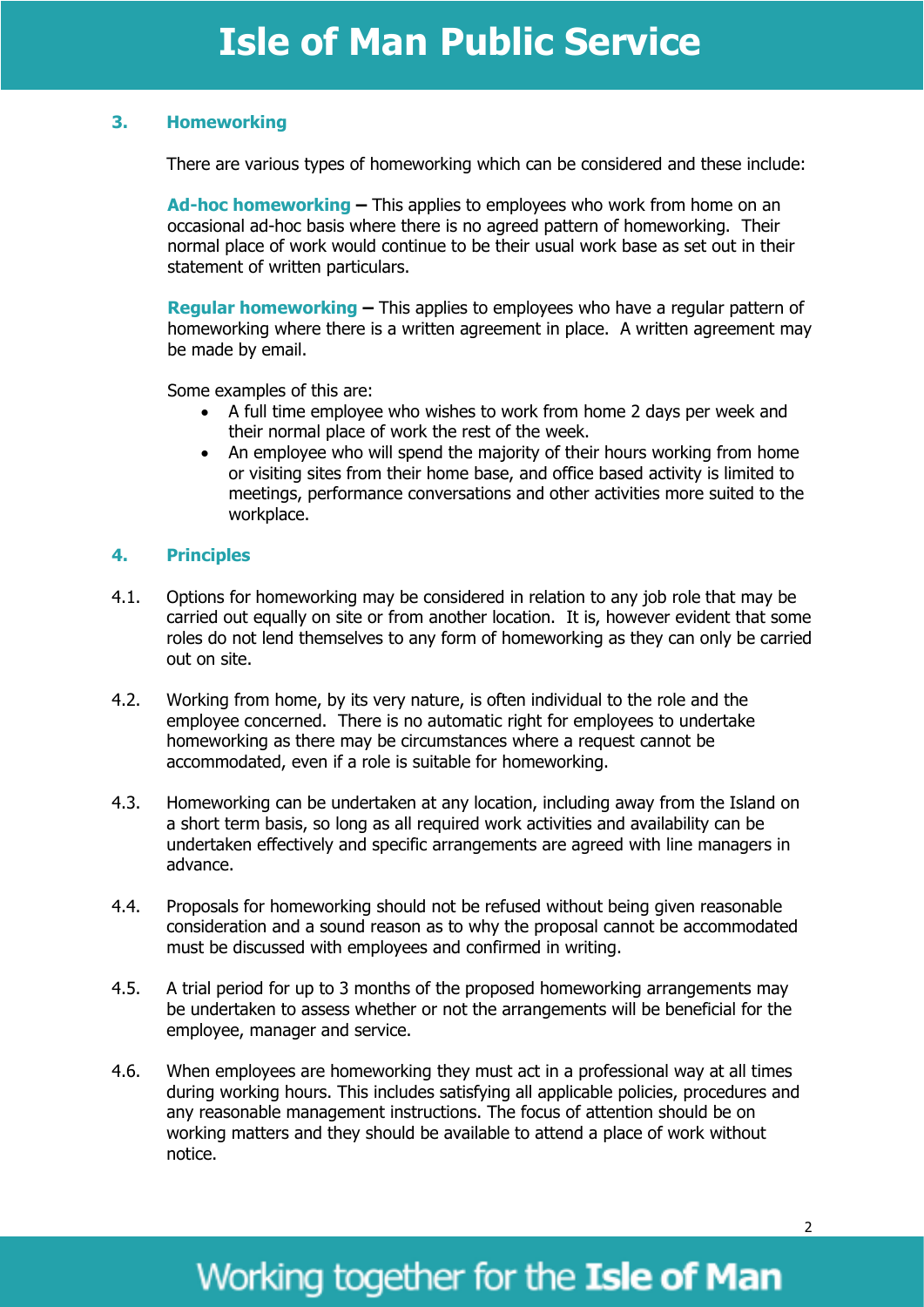- 4.7. Homeworking is not a substitute for suitable care arrangements, however it is acknowledged that employees may want to work from home temporarily because of short term caring responsibilities or until long term caring arrangements are identified. Employees are expected to discuss any caring responsibilities with their manager and demonstrate how they would manage the joint responsibilities of work and caring whilst homeworking.
- 4.8. A request for homeworking may be made under these guidelines or as part of a formal request for flexible working as set out in terms and conditions of employment, which can provide for a permanent change to terms and conditions.
- 4.9. Any employee who does not wish to work from home should not be forced to do so.

#### **5. Equality**

- 5.1 In considering requests and business grounds for homeworking, a manager must be careful not to inadvertently discriminate, directly or indirectly, against an employee because of a protected characteristic they have under the Equality Act 2017. The protected characteristics are: age, disability, gender reassignment, marriage and civil partnership, pregnancy and maternity, race, religion, sex, and sexual orientation.
- 5.2 Discrimination has the effect of putting a person with a protected characteristic at a disadvantage when compared to others. Care should be taken that homeworkers are not treated less favourably on grounds of any protected characteristic. Homeworking arrangements may be a reasonable adjustment for a disabled person and must therefore be given careful consideration.

#### **6. Implementation**

- 6.1 Proposals for homeworking, whether by management or individual employees should be made in writing including a rationale for the proposal. Normally this rationale will outline the benefits of homeworking for the employees and the service area, the expected outcomes and how any implications will be managed, including the need for risk assessments.
- 6.2 Suggested template email agreements for authorising homeworking requests or confirming homeworking proposals by management are attached at **Appendix 1**.

#### **7. Reviews**

- 7.1 Homeworking arrangements should be reviewed should any circumstances change particularly if they are detrimental to a positive homeworking arrangement. In any case it is recommended that once agreed any homeworking arrangements are reviewed as part of regular catch-ups and team meetings to assess if the arrangements are still mutually beneficial or whether any adjustments need to be made.
- 7.2 Where an employee moves house or wishes to change their homeworking location they should inform their manager and the employee and manager should review the homeworking arrangements.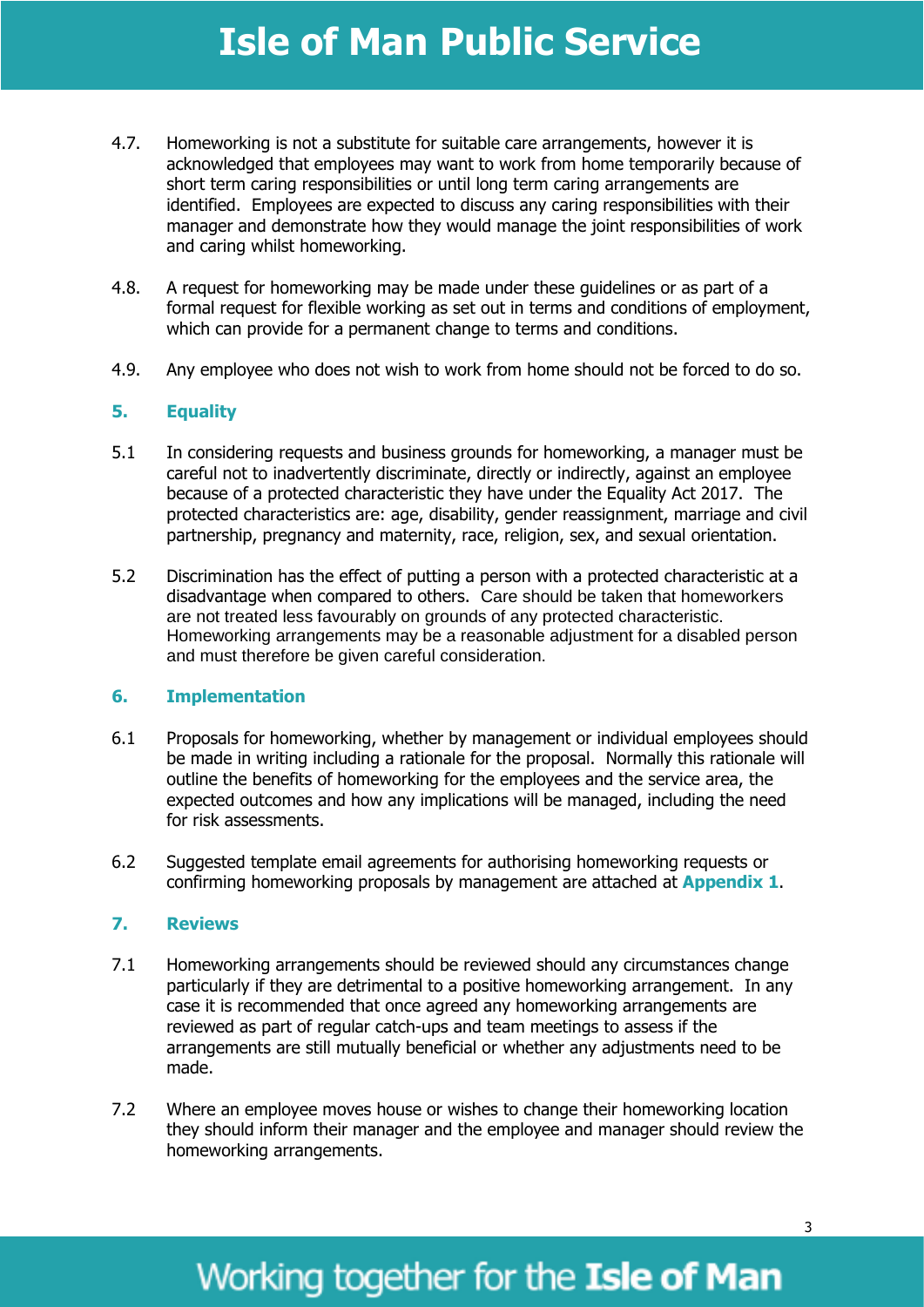7.3 Unless homeworking is part of a formal request for flexible working and a permanent change to terms and conditions, any agreement for homeworking may be withdrawn, if there is a business need. In which case reasonable notice should be given.

#### **8. Appeals**

- 8.1 Employees who are dissatisfied with decisions made in respect of homeworking should discuss their concerns with their line manager with a view to achieving an agreement.
- 8.2 Where it is not possible to reach agreement, employees may refer the matter to a more senior manager to consider.

#### **9. Facilities and Equipment**

- 9.1 An employee must have a safe and reasonable space which is secure and private in which to work, and for office-type tasks an internet connection able to support work systems must be available. Remote access needs to be authorised by the relevant Senior Information Risk Officer (SIRO) for the Department, Board or Office with approval of the line manager.
- 9.2 It must be specified what equipment will be required for the employee to perform their work whilst homeworking and who will provide the equipment.

#### **10. Hours of work**

- 10.1 It must be agreed when the employee will need to be available for work whilst homeworking. For example, whether the employee will be required to observe strict hours, have complete flexibility over when they work, or have certain "core hours" when they must be available, taking account of any flexi-time working provisions which may apply.
- 10.2 An employee will be required to attend their normal place of work as necessary and must be available to do so during times they are homeworking.

#### **11. Health and Safety Requirements**

- 11.1 The Isle of Man Government has a duty of care to its employees, including those who are homeworking whether that be on an ad-hoc, regular or permanent basis. Therefore a risk assessment must be carried out before any homeworking arrangements can be agreed.
- 11.2 The risk assessment should identify any hazards and determine whether steps need to be taken to prevent harm to employees or anyone else who may be affected by their work whilst homeworking. A risk assessment should also identify any reasonable adjustments required for employees who have a disability. If required further advice and support can be obtained from either Occupational Health or the Health, Safety and Welfare Advisory Service, OHR. If changes need to be made to the homeworking environment, the employee and manager are responsible for making sure they happen.

### Working together for the Isle of Man

4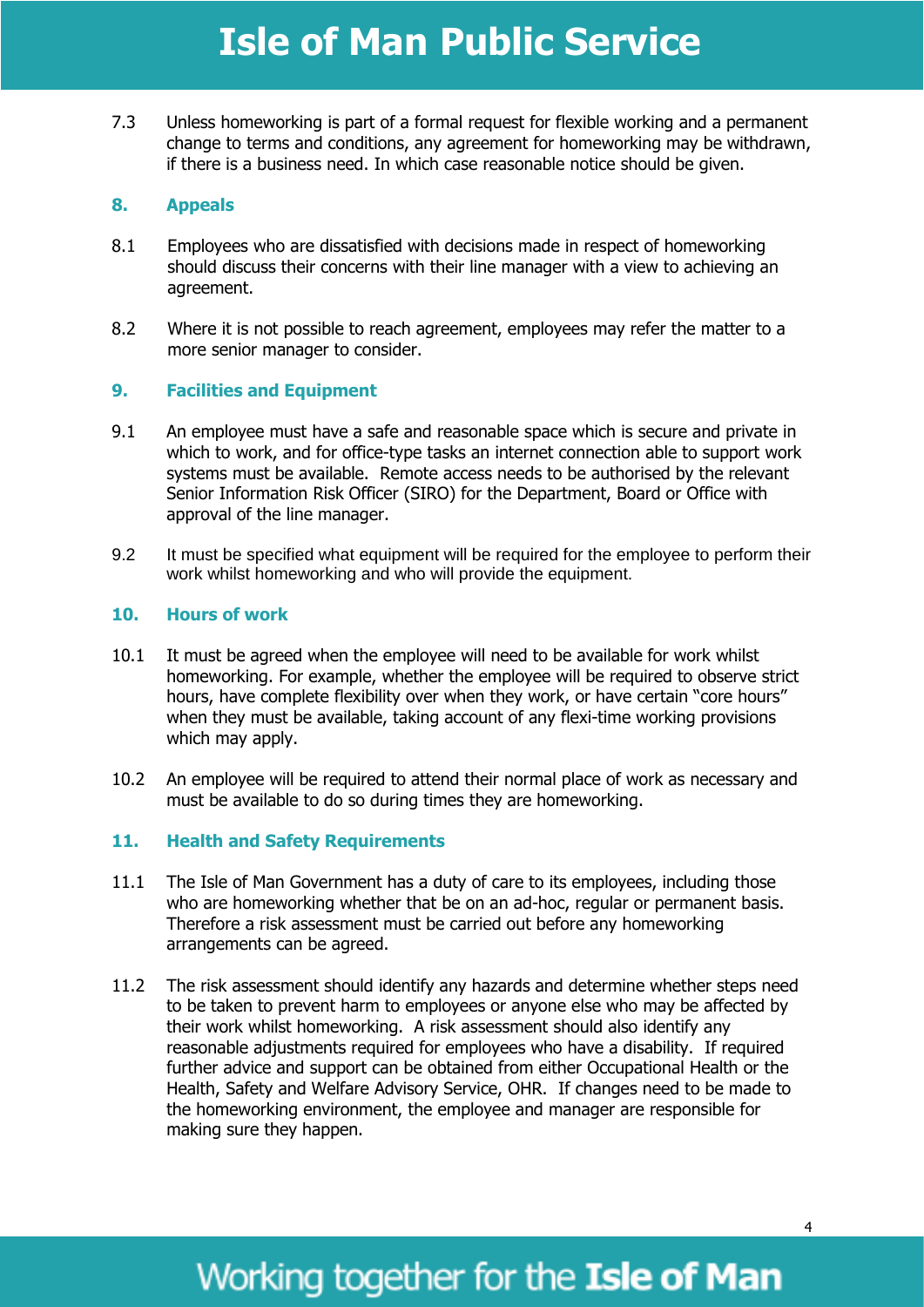- 11.3 For those employees using display screen equipment it is important that a workstation assessment is undertaken to reduce the risk of musculoskeletal discomfort associated with poor ergonomics and postural support.
- 11.4 Any risks should continuously be assessed in the same way as they would be in the usual place of work and employees have a responsibility to take reasonable care of their own health and safety. An employee who is homeworking should keep in regular contact with their manager and tell them about:
	- any health and safety risks
	- any homeworking arrangements that need to change
- 11.5 Isle of Man Government's employers' liability insurance provides cover for employees when working at home, however the same care should be taken at home as that that would be taken at work. If something happens that is clearly the fault of either the employee or their home, then they will not be covered e.g. if they fall down their stairs because the carpet is loose. If any health and safety risks are not addressed satisfactorily homeworking proposals may be declined.
- 11.6 A Homeworking Risk Assessment Template is attached at **Appendix 2**.

#### **12. Running Costs and Expenses**

- 12.1 Managers should be prepared to reimburse staff working from home for reasonable costs incurred for phone calls or mobile data usage, but as homeworking is considered to be mutually beneficial no contribution will be made towards other household expenses such as electricity, heating and fixed internet connections.
- 12.2 Wherever possible, likely costs should be agreed in advance.
- 12.3 Expenses payments as described above are exempt from tax.

#### **13. Travel**

- 13.1 An employee is not eligible to claim travel time and mileage expenses should they have to travel from their home to their normal place of work (or other homeworking venue).
- 13.2 Mileage claims can be made for official journeys to places other than your home or normal place of work, based on any requirements set out in an employee's terms and conditions and/or the Payment of Members Expenses Act. For such journeys mileage will be counted from home or your home or normal place of work, depending on where the journey commences.
- 13.3 However, it is expected that meetings in person will likely be kept to a minimum bearing in mind the availability of Microsoft Teams and other opportunities for remote working.

#### **14. Security and Data Protection**

14.1 When homeworking an employee must continue to adhere to the principles of the Data Protection Act 2018 and the General Data Protection Regulations, as well as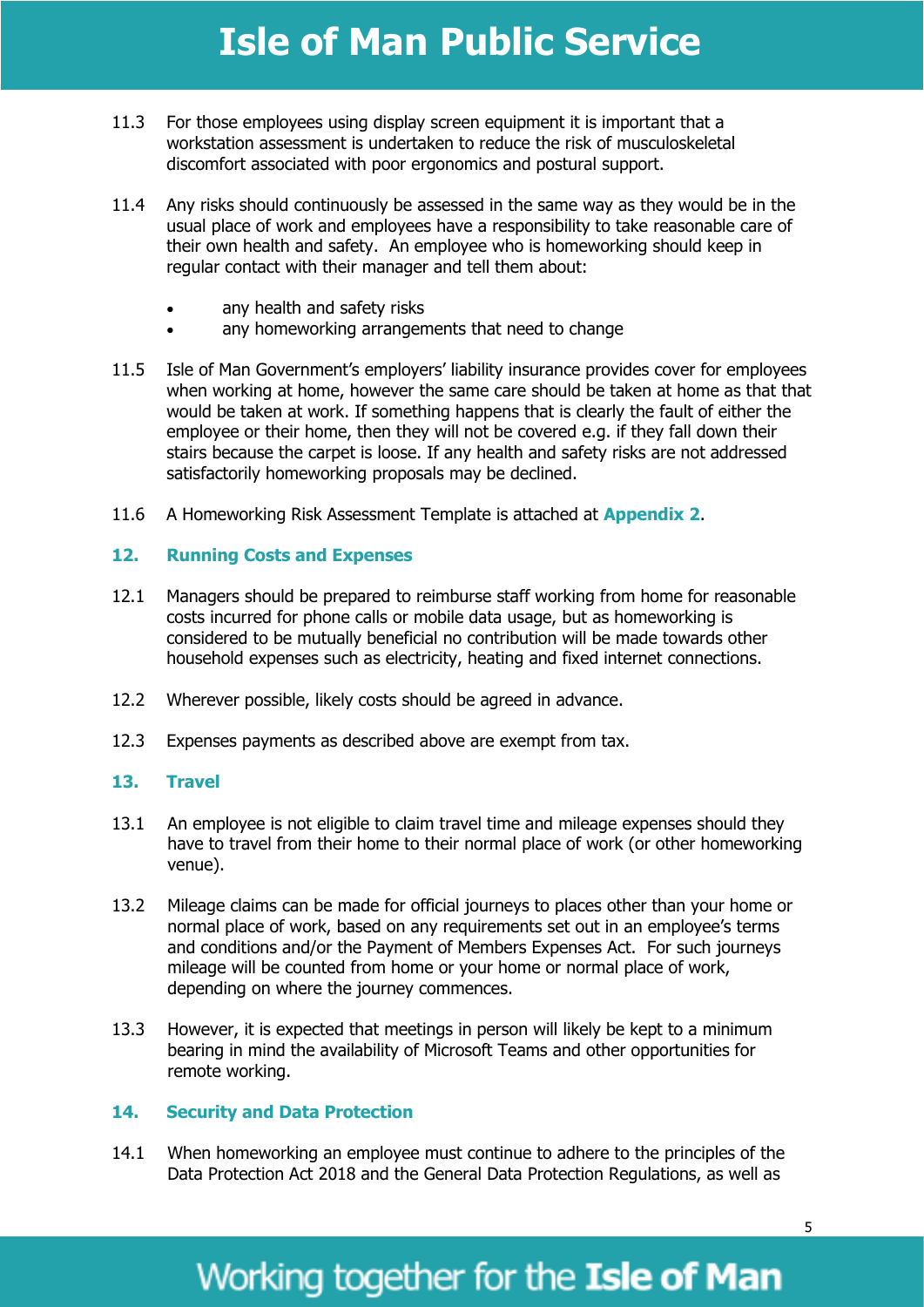following the Information Security Policy Acceptable Use Guidelines<sup>1</sup>. It is the responsibility of any employee homeworking to take all reasonable precautions to protect information which is stored in their home relating to their employment.

#### **15. Supervision**

- 15.1 Homeworking arrangements require a high degree of trust along with open and honest communication. Sufficient arrangements must be put in place for the supervision of an employee whilst homeworking to ensure they do not become isolated and to ensure standards of performance are maintained.
- 15.2 The most effective way of managing the performance of an employee working from home is to concentrate on outputs and deliverables which relies on a collaborative approach with regular reviews.

#### **16. References**

**.** 

Further reading in respect of homeworking can be found under Homeworking at the following link: <https://hr.gov.im/policies-procedures-codes-guidance-and-forms/>

- Supporting Information for Managers and Employees
- Homeworking Set Up and Checklist
- Homeworking Overcoming Common Problems Guidance
- Homeworking Ten Tips
- Homeworking Employee Wellbeing Guidance for Managers
- Homeworking Information Security Top Tips

6

<sup>&</sup>lt;sup>1</sup> Acceptable Use Staff Handbook is available on the intranet (Rheynn-fys) under Policy Guidance [here.](http://edrmgi/sites/OCSIA/Guidance/Forms/AllItems.aspx)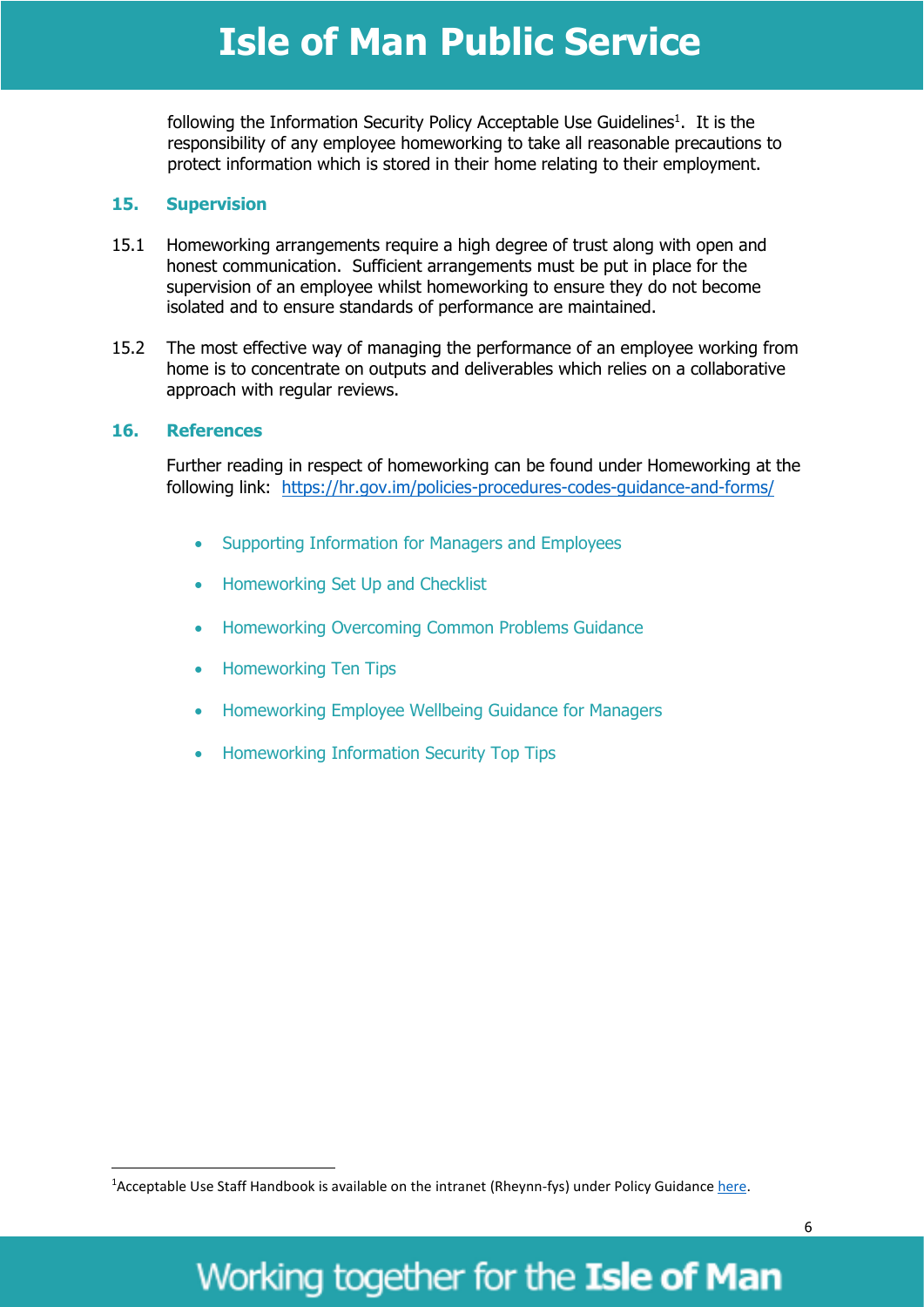### **Appendix 1**

### **Model Written (Email) Agreements**

#### **Employee Proposal**

Dear xxxx

I write to apply for homeworking on the following basis: Insert details

I confirm that I have read and understood the terms of the homeworking guidelines.

I have undertaken a health and safety risk assessment using the form at Appendix 2 of the Homeworking Guidelines and confirm that I have a safe and suitable environment in which to homework.

I am aware that if anything changes arrangements must be reviewed and/or arrangements can be withdrawn.

#### **Management Reply:**

I have considered the application for homeworking and I have **agreed** to the request. The following details/conditions will apply: or I have considered the application for homeworking but I have **not agreed** to the request for the following reasons:

#### **Management Proposal**

I write to confirm proposed homeworking arrangements for this team/division on the following basis:

To include details of No. Staff, Homeworking frequency, arrangements for supervision and team meetings etc

You are requested undertake a health and safety risk assessment using the form at Appendix 2 of the Homeworking Guidelines so that I can be assured that you have a safe and suitable environment in which to homework.

It is acknowledged that any employees who wish to continue to work from their normal place of work will be able to do so.

### Working together for the Isle of Man

7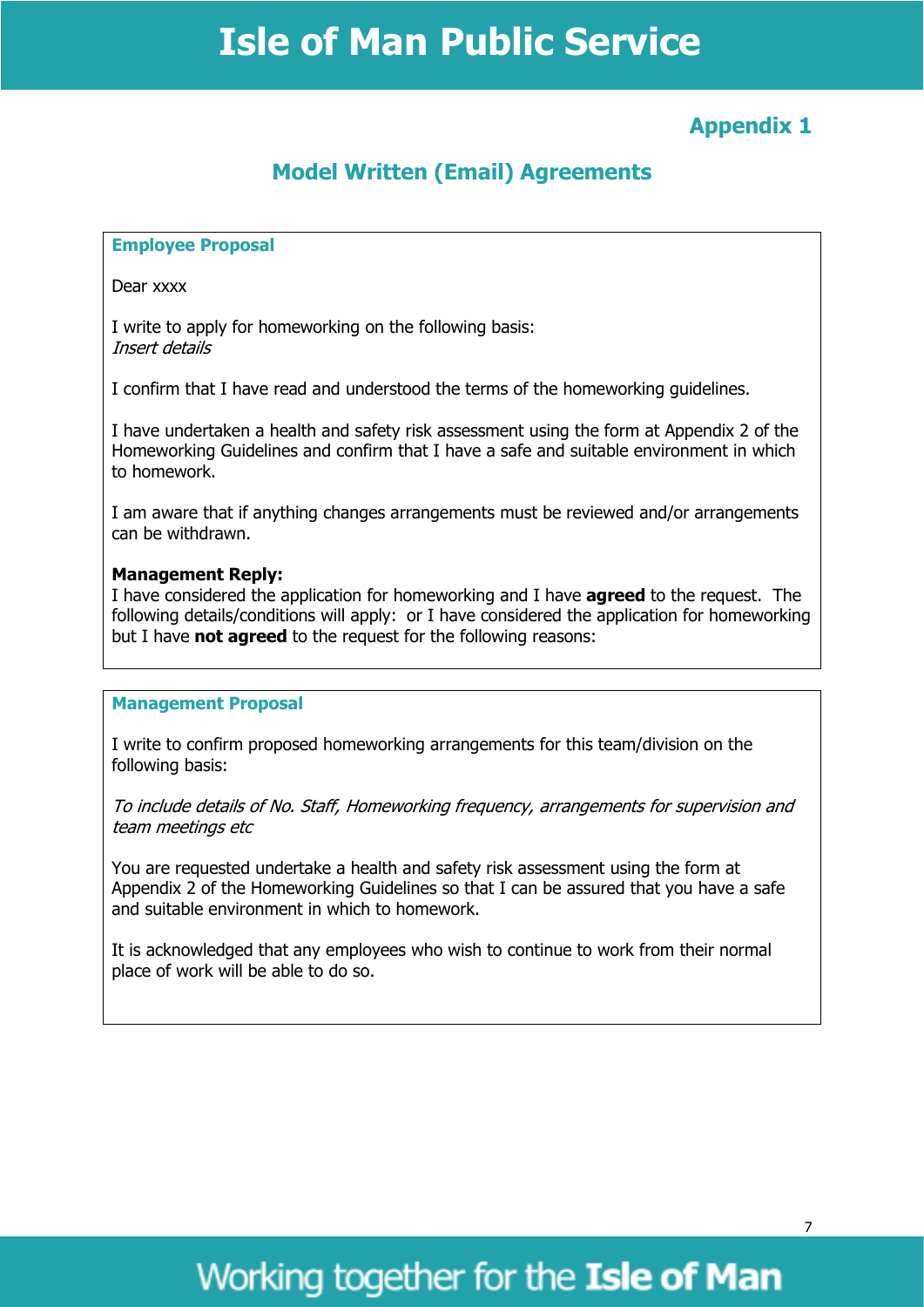### **Appendix 2**

### **Homeworking Health and Safety Risk Assessment**

#### **Introduction**

A place of work should conform to some basic standards and a risk assessments of all the work activities carried out by employees including those homeworking should be undertaken.

This self-assessment enables employees and managers to support the risk assessment process as part of a request for homeworking. An employee is responsible for completing the risk assessment and your manager is responsible for reviewing it and agreeing the suitability of the workspace. However, it is the employee's responsibility to address any flaws in their home revealed by the assessment.

Once completed, this self-assessment must be returned to your line manager. If you have any questions regarding the process or self-assessment document, please contact the Health, Safety & Welfare Advisory Service for support. They can be contacted by phoning 686999 or e-mail: [SafetyAdvice@gov.im](mailto:SafetyAdvice@gov.im) 

| <b>Ouestion</b>                                                                                                                                             | <b>Response</b> | <b>Comments</b> |
|-------------------------------------------------------------------------------------------------------------------------------------------------------------|-----------------|-----------------|
| Have you read through the HSE Guidance Document                                                                                                             | $\Box$ YES      |                 |
| 'Working with VDUs' or IOM Government Guidance                                                                                                              | $\square$ No    |                 |
| 'Guide to Setting up a Workstation'                                                                                                                         | $\Box$ Unsure   |                 |
| Comment: if no, please refer to these documents for guidance<br>Do you work remotely using visual equipment? i.e.                                           | $\Box$ YES      |                 |
| travelling between sites/hot desking                                                                                                                        |                 |                 |
|                                                                                                                                                             | $\square$ No    |                 |
|                                                                                                                                                             | $\Box$ Unsure   |                 |
| Do you work from Home using visual equipment for                                                                                                            | $\Box$ YES      |                 |
| more than 40% of your working week?<br>Comment: if yes, line manager will consider a home assessment being<br>carried out or reviewing working arrangements | $\square$ No    |                 |
| Are you currently in any discomfort at the workstation $-$                                                                                                  | $\Box$ YES      |                 |
| this includes pain and discomfort in the wrists, fingers,                                                                                                   | $\Box$ No       |                 |
| neck, back, arms, legs etc                                                                                                                                  | $\Box$ Unsure   |                 |
| Comment: If yes, line manager to consider desk side assessment review to<br>ensure that all provisions are available for the employee to reduce discomfort. |                 |                 |
| Do you suffer from eye strain/headaches whilst working                                                                                                      | $\Box$ YES      |                 |
| with your visual display equipment?                                                                                                                         | $\square$ No    |                 |
| Comment: If yes, review IOM Government Guidance 'Guide to Setting up a<br>Workstation'                                                                      | $\Box$ Unsure   |                 |
| Does your optometrist know that you work with Display                                                                                                       | $\Box$ YES      |                 |
| Screen Equipment?                                                                                                                                           | $\square$ No    |                 |
| Comment: If no or unsure, make them aware at your next appointment                                                                                          | $\Box$ Unsure   |                 |
| If spectacles are required for use whilst working with the                                                                                                  | $\Box$ YES      |                 |
| display screen, are these in use whilst at work?                                                                                                            | $\square$ No    |                 |
|                                                                                                                                                             | $\Box N/A$      |                 |
| Have you completed a Desk Side Assessment within the                                                                                                        | $\Box$ YES      |                 |
| last 12 months of your home workstation?                                                                                                                    | $\square$ No    |                 |
| <b>Self Assessment</b>                                                                                                                                      | $\Box$ Unsure   |                 |
| Comment: If not, please complete a self assessment which is relevant for<br>your home workstation                                                           |                 |                 |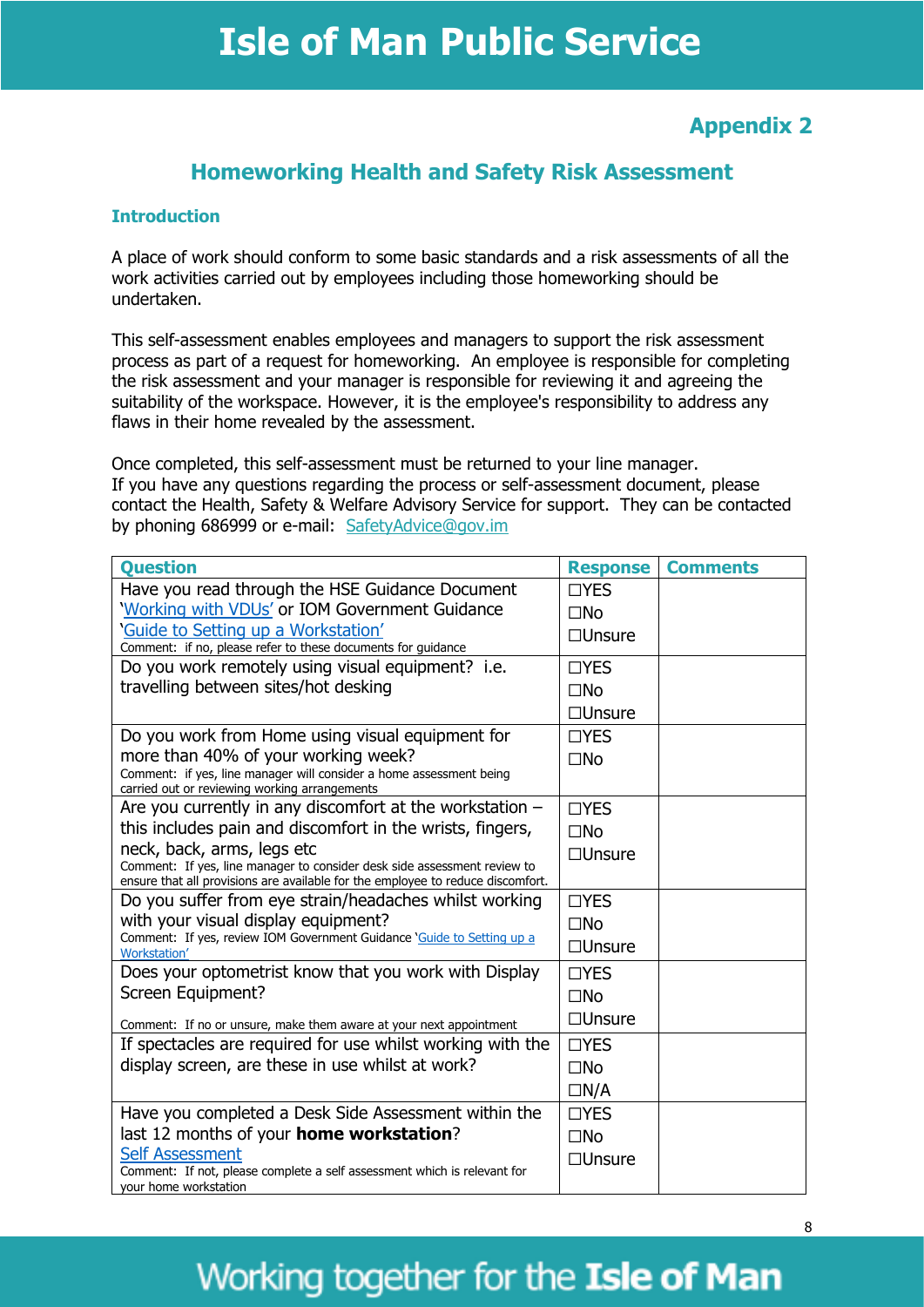| Do you have adequate space to work comfortably?<br>Comment: If no, it is important that space is found to reduce the risk of<br>musculoskeletal discomfort                                                                                                                         | $\Box$ YES<br>$\square$ No                                   |
|------------------------------------------------------------------------------------------------------------------------------------------------------------------------------------------------------------------------------------------------------------------------------------|--------------------------------------------------------------|
| Is there enough space underneath your desk to stretch<br>your legs?                                                                                                                                                                                                                | $\Box$ Unsure<br>$\Box$ YES<br>$\square$ No                  |
| Are there trailing electrical cables around your working<br>area that need to be tied up?                                                                                                                                                                                          | $\Box$ Unsure<br>$\Box$ YES<br>$\square$ No<br>$\Box$ Unsure |
| Is your working area warm, well-lit and well-ventilated?                                                                                                                                                                                                                           | $\Box$ YES<br>$\square$ No                                   |
| Comment: employee must provide appropriate environmental conditions<br>provisions                                                                                                                                                                                                  | $\Box$ Unsure                                                |
| Do you have sufficient lighting?                                                                                                                                                                                                                                                   | $\Box$ YES<br>$\square$ No                                   |
| Comment: employee must provide appropriate provisions                                                                                                                                                                                                                              | $\Box$ Unsure                                                |
| Is your working area clutter free so that you can focus<br>easily on the task?                                                                                                                                                                                                     | $\Box$ YES<br>$\square$ No<br>$\Box$ Unsure                  |
| Do you feel comfortable at your workstation?<br>13 Tips for Productive Homeworking<br>9                                                                                                                                                                                            | $\Box$ YES<br>$\square$ No<br>$\Box$ Unsure                  |
| Are you familiar with how to adjust your chair?<br>How to adjust your chair                                                                                                                                                                                                        | $\Box$ YES<br>$\square$ No                                   |
| Is the chair stable on flooring and allow for easy<br>movement and comfort?<br>Comment: If chair is on carpet it may be necessary for the employee to<br>consider purchasing a chair mat to prevent musculoskeletal discomfort. This<br>is not the responsibility of the employer. | $\Box$ YES<br>$\square$ No<br>$\Box$ Unsure                  |
| Can you adjust the height of your chair?<br>Comment: Chair, not provided by employer, it is recognised that chairs<br>adjustable in height can reduce the risk of musculoskeletal discomfort                                                                                       | $\Box$ YES<br>$\square$ No<br>$\Box$ Unsure                  |
| Can the small of the back (lumbar curve) be supported<br>by the chair's backrest?<br>Comment: Chair, not provided by employer, should be adjustable in height<br>and provide ergonomic features to reduce musculoskeletal discomfort.                                              | $\Box$ YES<br>$\square$ No<br>$\square$ Unsure               |
| Can you adjust the height and tilt of the back rest?<br>Comment: Chair, not provided by employer, must be adjustable in height and<br>provide ergonomic features to reduce musculoskeletal discomfort.                                                                             | $\Box$ YES<br>$\square$ No<br>$\Box$ Unsure                  |
| Is there a 2-4 inch gap between the front edge of the<br>seat and the back of your knees<br>Comment: Chair, not provided by employer, must be suitable for employee to<br>reduce the risk of musculoskeletal discomfort.                                                           | $\Box$ YES<br>$\square$ No<br>$\Box$ Unsure                  |
| Can you get your chair close enough to the work surface<br>to use equipment without over reaching?<br>Comment: Appropriate work surface is important to reducing the risk of<br>musculoskeletal discomfort.                                                                        | $\Box$ YES<br>$\square$ No<br>$\Box$ Unsure                  |
| Can you put your feet flat on the floor, without too much<br>pressure from the seat on the backs of the legs?<br>Comment: Foot rests must only be used when feet cannot be placed flat on<br>the floor.                                                                            | $\Box$ YES<br>$\square$ No<br>$\Box$ Unsure                  |